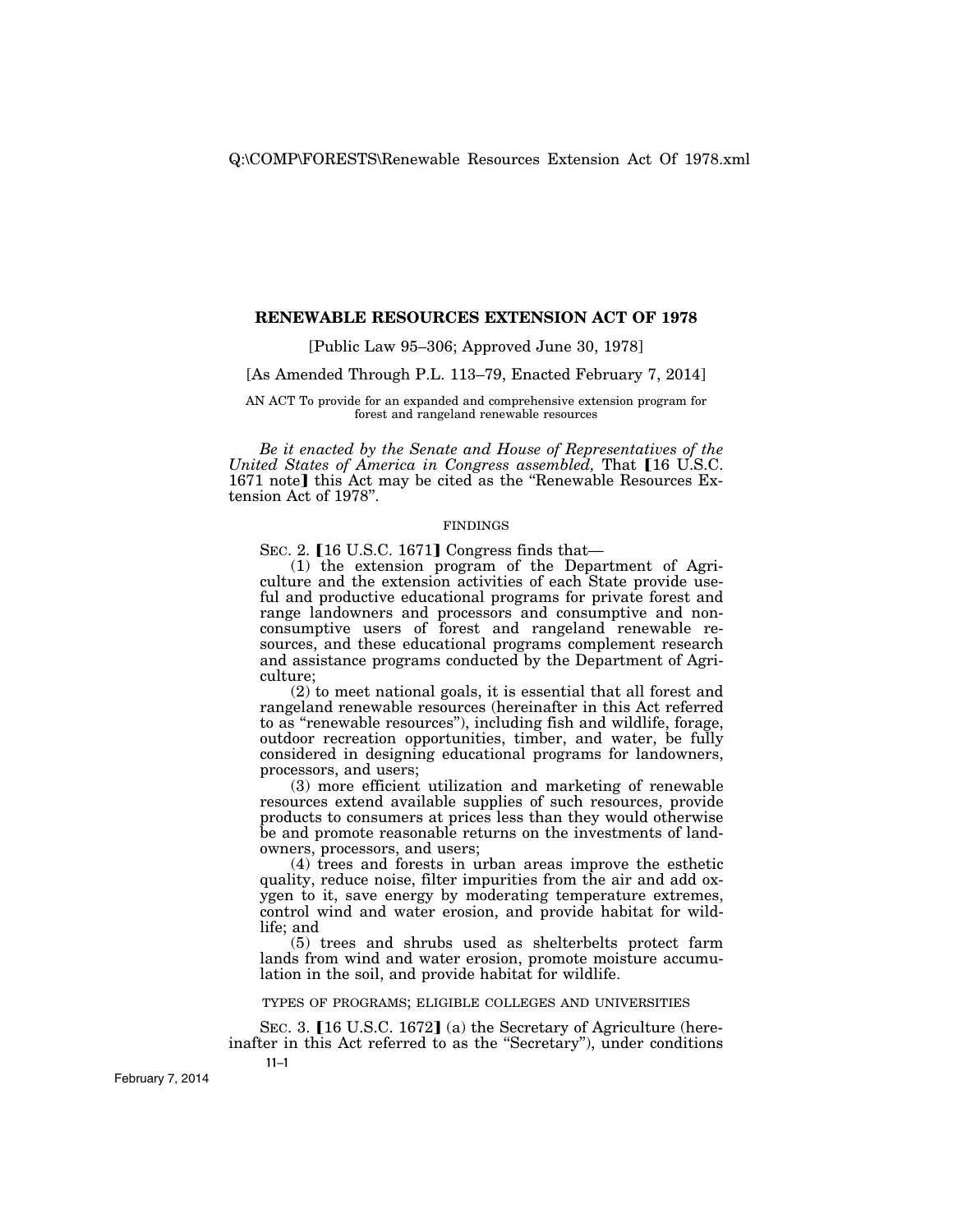the Secretary may prescribe and in cooperation with the State directors of cooperative extension service programs and eligible colleges and universities, shall—

(1) provide educational programs that enable individuals to recognize, analyze, and resolve problems dealing with renewable resources, including forest- and range-based outdoor recreation opportunities, trees, and forests in urban areas, and trees and shrubs in shelterbelts;

(2) use educational programs to disseminate the results of research on renewable resources;

(3) conduct educational programs that transfer the best available technology to those involved in the management and protection of forests and rangelands and the processing and use of their associated renewable resources;

(4) develop and implement educational programs that give special attention to the educational needs of small, private non-industrial forest landowners;

(5) develop and implement educational programs in range and fish and wildlife management;

(6) assist in providing continuing education programs for professionally trained individuals in fish and wildlife, forest, range, and watershed management and related fields;

(7) help forest and range landowners in securing technical and financial assistance to bring appropriate expertise to bear on their problems;

(8) help identify areas of needed research regarding renewable resources;

(9) in cooperation with State foresters or equivalent State officials, promote public understanding of the energy conservation, economic, social, environmental, and psychological values of trees and open space in urban and community area environments and expand knowledge of the ecological relationships and benefits of trees and related resources in urban and community environments; and

(10) conduct a comprehensive natural resource and environmental education program for landowners and managers, public officials, and the public, with particular emphasis on youth.

(b) As used in this Act, the term ''eligible colleges and universities'' means colleges and universities eligible to be supported and maintained in whole or in part, with funds made available under the provisions of the Act of July 2, 1982 (12 Stat. 503–505, as amended; 7 U.S.C. 301–305, 307, 308), and the Act of August 30, 1890 (26 Stat. 417–419, as amended; 7 U.S.C. 321–326, 328), including Tuskegee Institute, and college and universities eligible for assistance under the Act of October 10, 1962 (76 Stat. 806–807, as amended; 16 U.S.C. 582a, 582a–1—582a–7).

(c) In implementing this section, all appropriate educational methods may be used, including, but not limited to, meetings, short courses, workshops, tours, demonstrations, publications, news releases, and radio and television programs.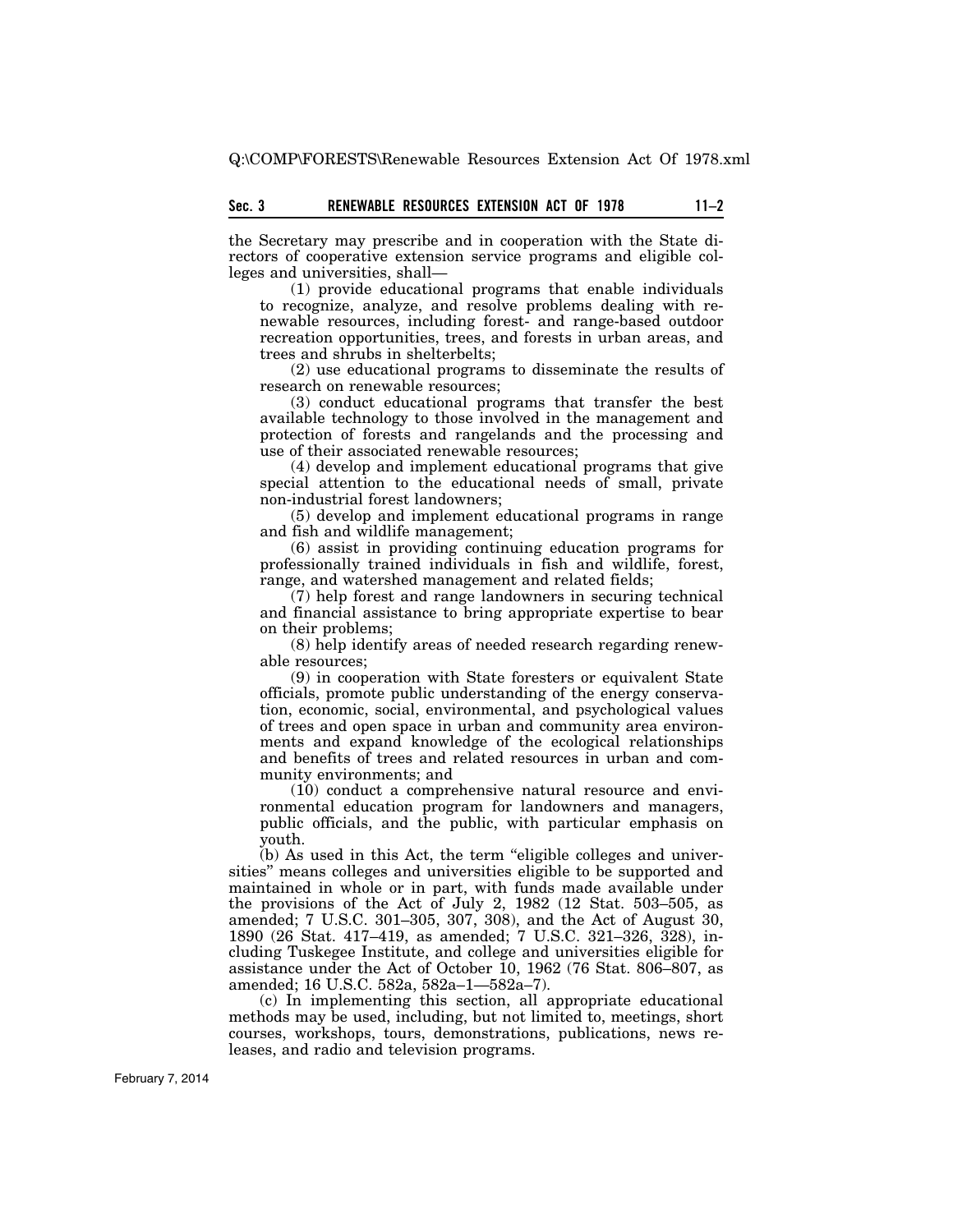# 11–3 **RENEWABLE RESOURCES EXTENSION ACT OF 1978** Sec. 5

#### STATE RENEWABLE RESOURCES EXTENSION PROGRAMS

SEC. 4. [16 U.S.C. 1673] (a) The State director of cooperative extension programs (hereinafter in this Act referred to as the "State director") and the administrative heads of extension for eligible colleges and universities in each State shall jointly develop by mutual agreement, a single comprehensive and coordinated renewable resources extension program in which the role of each eligible college and university is well-defined. In meeting this responsibility, the State director and the administrative heads of extension for eligible colleges and universities shall consult and seek agreement with the administrative technical representatives and the forestry representatives provided for by the Secretary in implementation of the Act of October 10, 1962 (76 Stat. 806–807, as amended; 16 U.S.C. 582a, 582a–1—582a–7), in the State. Each State's renewable resources extension program shall be submitted to the Secretary annually. The National Agricultural Research, Extension, Education, and Economics Advisory Board established under section 1408 of the Food and Agriculture Act of 1977 shall review and make recommendations to the Secretary pertaining to programs conducted under this Act.

(b) The State director and the administrative heads of extension for eligible colleges and universities in each State shall encourage close cooperation between extension staffs at the county and State levels, and State and Federal research organizations dealing with renewable resources, State and Federal agencies that manage forests and rangelands and their associated renewable resources, State and Federal agencies that have responsibilities associated with the processing or use of renewable resources, and other agencies or organizations the State director and administrative heads of extension deem appropriate.

(c) Each State renewable resources extension program shall be administered and coordinated by the State director, except that, in States having colleges eligible to receive funds under the Act of August 30, 1890 (26 Stat. 417–419, as amended; 7 U.S.C. 321–326, 328), including Tuskegee Institute, the State renewable resources extension program shall be administered by the State director and the administrative head or heads of extension for the college or colleges eligible to receive such funds.

(d) In meeting the provisions of this section, each State director and administrative heads of extension for eligible colleges and universities shall appoint and use one or more advisory committees comprised of forest and range landowners, professionally trained individuals in fish and wildlife, forest, range, and watershed management, and related fields, as appropriate, and other suitable persons.

(e) For the purposes of this Act, the term ''State'' means any one of the fifty States, the Commonwealth of Puerto Rico, Guam, the District of Columbia, and the Virgin Islands of the United States.

#### NATIONAL RENEWABLE RESOURCES EXTENSION PROGRAM

SEC. 5.  $[16 \text{ U.S.C. } 1674]$  (a) The Secretary shall prepare a five-year plan for implementing this Act, which is to be called the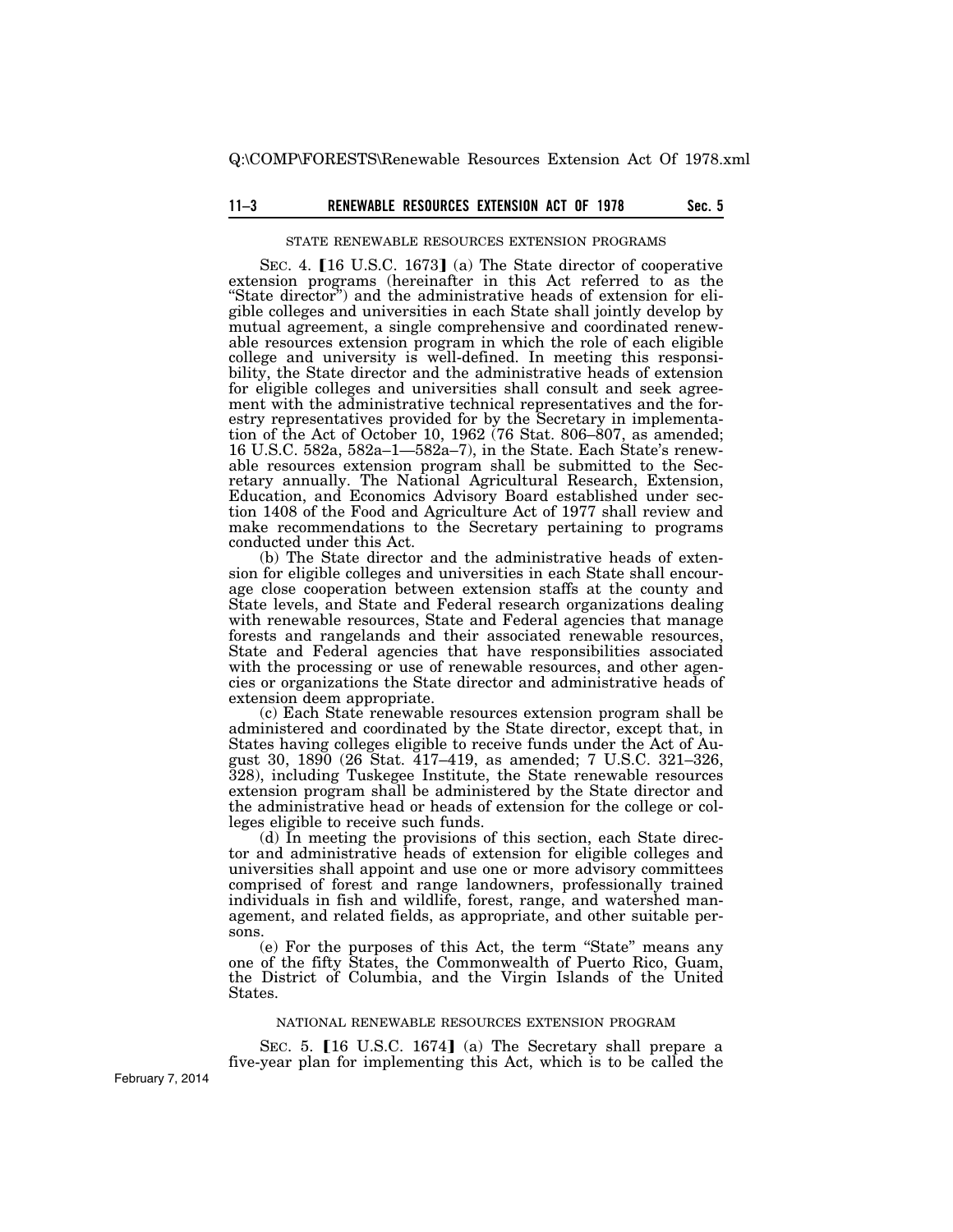Q:\COMP\FORESTS\Renewable Resources Extension Act Of 1978.xml

# **Sec. 5 11–4 RENEWABLE RESOURCES EXTENSION ACT OF 1978**

"Renewable Resources Extension Program" and shall submit such plan to the Committee on Agriculture of the House of Representatives and the Committee on Agriculture, Nutrition, and Forestry of the Senate no later than the last day of the first half of the fiscal year ending September 30, 1980, and the last day of the first half of each fifth fiscal year thereafter. The Renewable Resources Extension Program shall provide national emphasis and direction as well as guidance to State directors and administrative heads of extension for eligible colleges and universities in the development of their respective State renewable resources extension programs, which are to be appropriate in terms of the conditions, needs, and opportunities in each State. The Renewable Resources Extension Program shall contain, but not be limited to, brief outlines of general extension programs for fish and wildlife management (for both game and nongame species), range management, timber management (including brief outlines of general extension programs for timber utilization, timber harvesting, timber marketing, wood utilization, and wood products marketing) and watersheld management (giving, special attention to water quality protection), as well as brief outlines of general extension programs for recognition and enhancement of forest- and range-based outdoor recreation opportunities, for urban and community forestry activities, and for planting and management of trees and shrubs in shelterbelts, and give special attention to water quality protection and natural resource and environmental education for landowners and managers, public officials, and the public.

(b) In preparing the Renewable Resources Extension Program, the Secretary shall take into account the respective capabilities of private forests and rangelands for yielding renewable resources and the relative needs for such resources identified in the periodic Renewable Resource Assessment provided for in section 3 of the Forest and Rangeland Renewable Resources Planning Act of 1974 and the periodic appraisal of land and water resources provided for in section 5 of the Soil and Water Resources Conservation Act of 1977.

(c) To provide information that will aid Congress in its oversight responsibilities and to provide accountability in implementing this Act, the Secretary shall prepare an annual report, which shall be furnished to Congress at the time of submission of each annual fiscal budget, beginning with the annual fiscal budget for the fiscal year ending September 30, 1981. The annual report shall set forth accomplishments of the Renewable Resources Extension Program, its strengths and weaknesses, recommendations for improvement, and costs of program administration, each with respect to the preceding fiscal year.

(d) To assist Congress and the public in evaluating the Renewable Resources Extension Program, the program shall include a review of activities undertaken in response to the preceding five-year plan and an evaluation of the progress made toward accomplishing the goals and objectives set forth in such preceding plan. Such review and evaluation shall be displayed in the program, for the Nation as a whole, and for each State.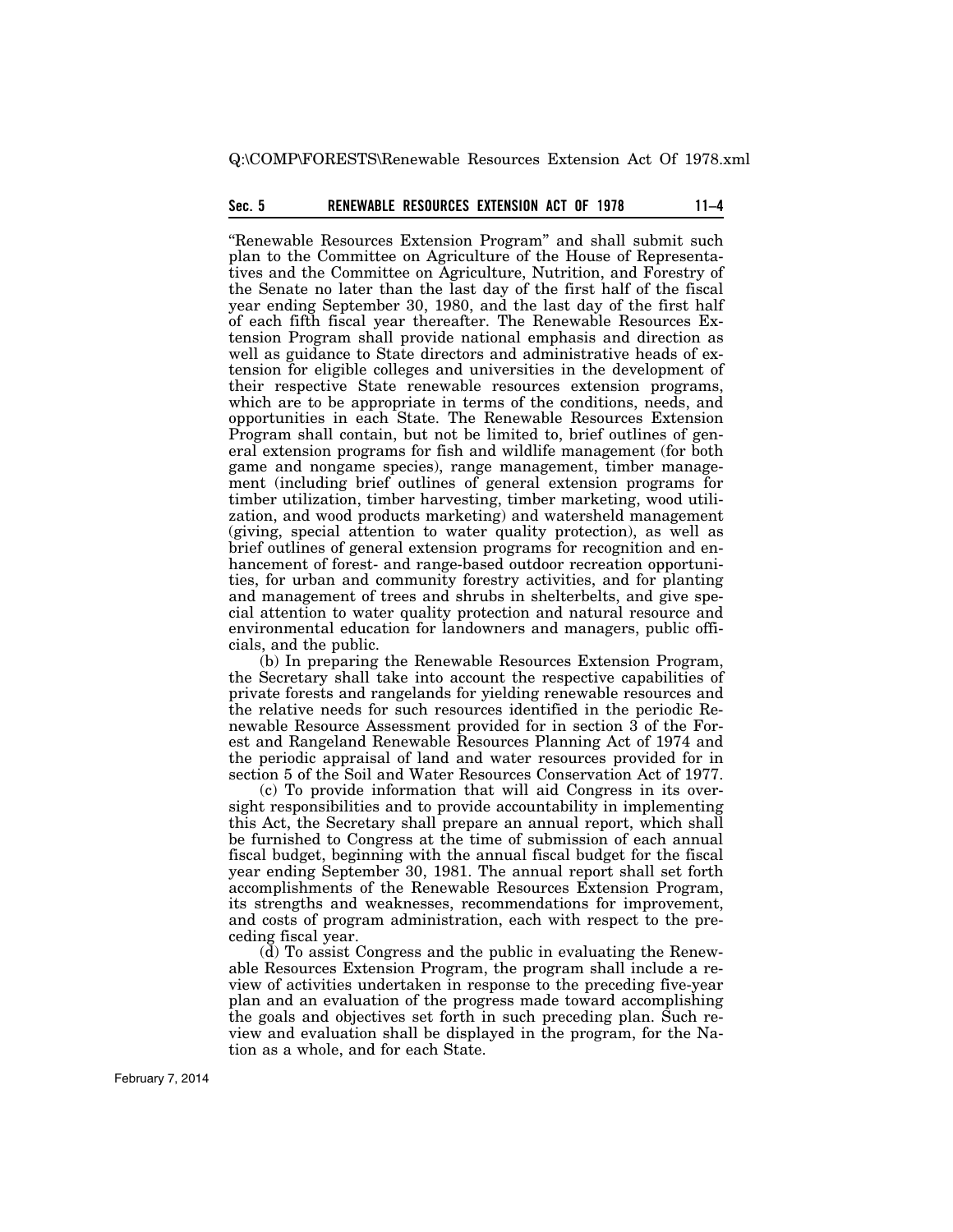# **11–5 Sec. 6 RENEWABLE RESOURCES EXTENSION ACT OF 1978**

### **SEC. 5A. [16 U.S.C. 1674a] EXPANDED PROGRAMS.**

(a) IN GENERAL.—The Secretary, acting through the National Institute of Food and Agriculture 1 and the State cooperative extension services, and in consultation with State foresters or equivalent State officials, school boards, and universities, shall expand forestry and natural resources education programs conducted under this Act for private forest owners and managers, public officials, youth, and the general public, and shall include guidelines for the transfer of technology.<br>(b) ACTIVITIES.—

 $(1)$  In GENERAL.—In expanding the programs conducted under this Act, the Secretary shall ensure that activities are undertaken to promote policies and practices that enhance the health, vitality, productivity, economic value, and environmental attributes of the forest lands of the United States.

(2) TYPES.—The activities referred to in paragraph (1) shall include—

(A) demonstrating and teaching landowners and forest managers the concepts of multiple-use and sustainable natural resource management;

(B) conducting comprehensive environmental education programs that assist citizens to participate in environmentally positive activities such as tree planting, recycling, erosion prevention, and waste management; and

(C) educational programs and materials that will improve the capacity of schools, local governments and resource agencies to deliver forestry and natural resources information to young people, environmentally concerned citizens, and action groups.

#### **SEC. 5B. [16 U.S.C. 1674b] SUSTAINABLE FORESTRY OUTREACH INITIA-TIVE.**

The Secretary shall establish a program, to be known as the "Sustainable Forestry Outreach Initiative", to educate landowners concerning the following:

 $(1)$  The value and benefits of practicing sustainable forestry.

(2) The importance of professional forestry advice in achieving sustainable forestry objectives.

(3) The variety of public and private sector resources available to assist the landowners in planning for and practicing sustainable forestry.

### APPROPRIATIONS AUTHORIZATION

SEC. 6. [16 U.S.C. 1675] There is authorized to be appropriated to carry out this Act \$30,000,000 for each of fiscal years 2002 through 2018. Generally, States shall be eligible for funds appropriated under this Act according to the respective capabilities of their private forests and rangelands for yielding renewable resources and relative needs for such resources identified in the periodic Renewable Resource Assessment provided for in section 3 of the Forest and Rangeland Renewable Resources Planning Act of

<sup>&</sup>lt;sup>1</sup> Section 7511(c)(34) of Public Law 110–246 (122 Stat. 2032) provides for an amendment to section 5(a), which was executed to section 5A(a) to reflect the probable intent of Congress.